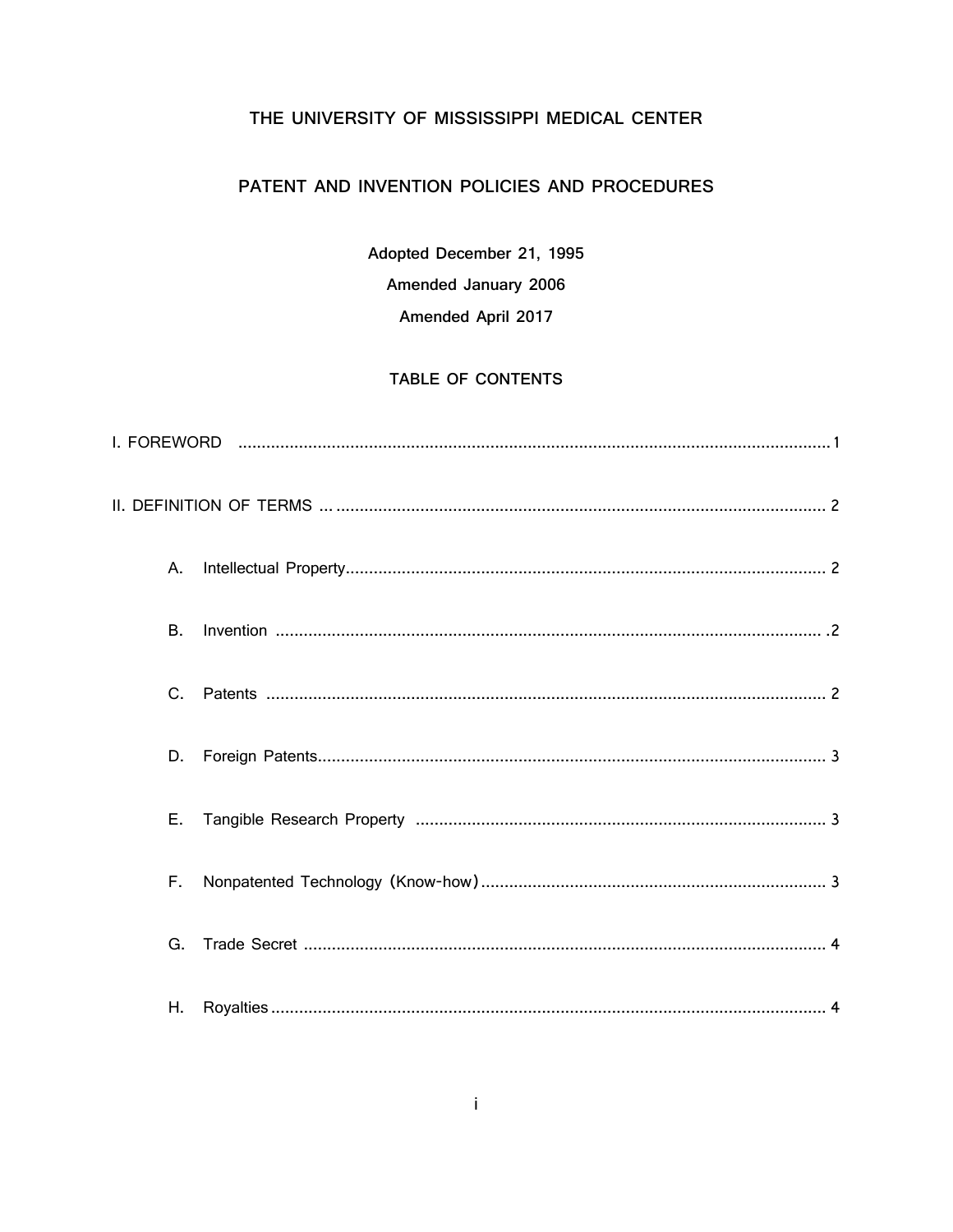| I. |                                                                        |
|----|------------------------------------------------------------------------|
| J. |                                                                        |
| Κ. |                                                                        |
| L. |                                                                        |
|    |                                                                        |
|    |                                                                        |
| Α. |                                                                        |
| В. |                                                                        |
| C. | Inventions Resulting from Activities Outside the Scope of Employment 6 |
|    |                                                                        |
| Α. |                                                                        |
|    | 1.                                                                     |
|    |                                                                        |
|    |                                                                        |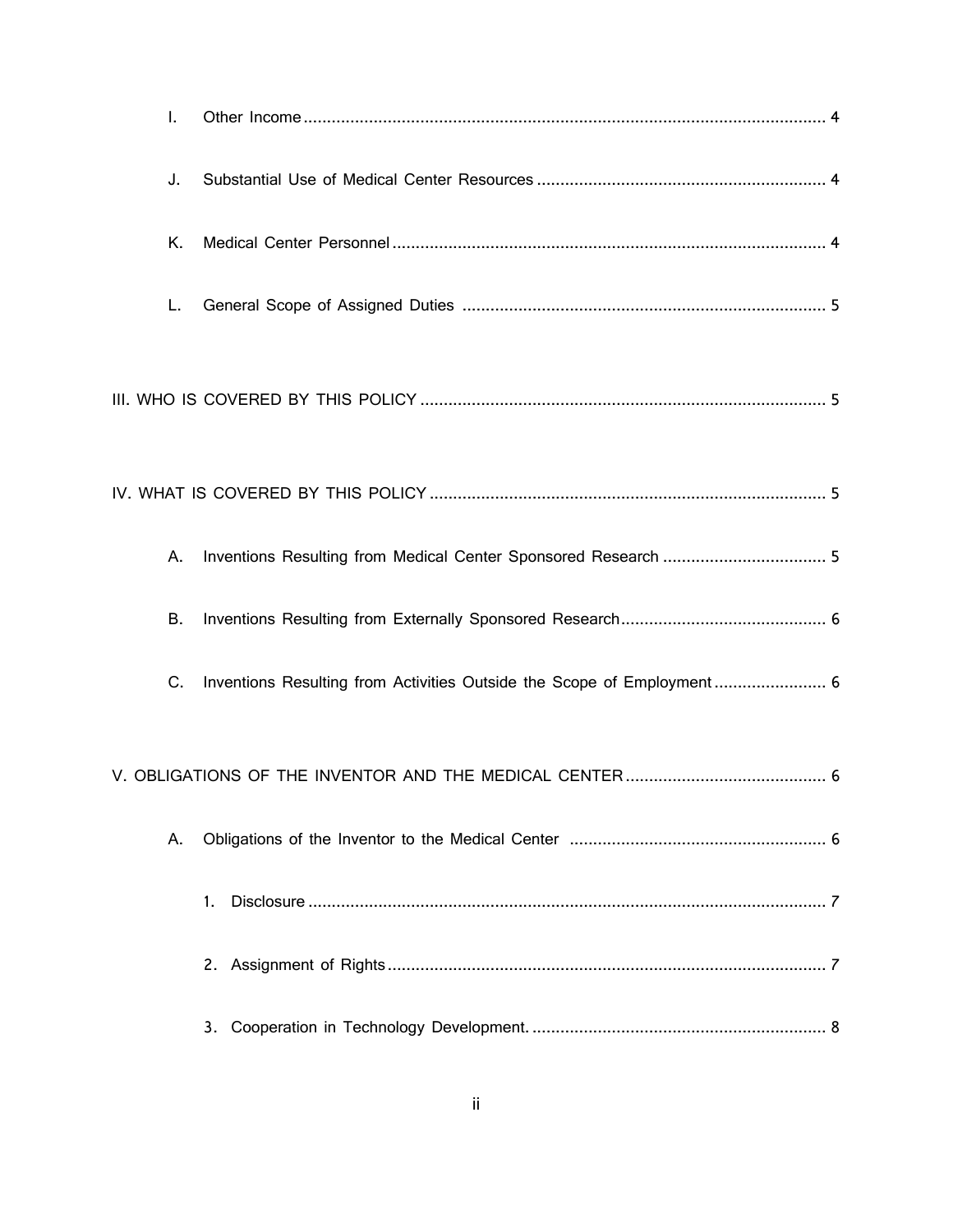| <b>B.</b> |    |
|-----------|----|
|           | 1. |
|           |    |
|           |    |
|           |    |
| Α.        |    |
| В.        |    |
| C.        |    |
| D.        |    |
|           |    |
| А.        |    |
| В.        |    |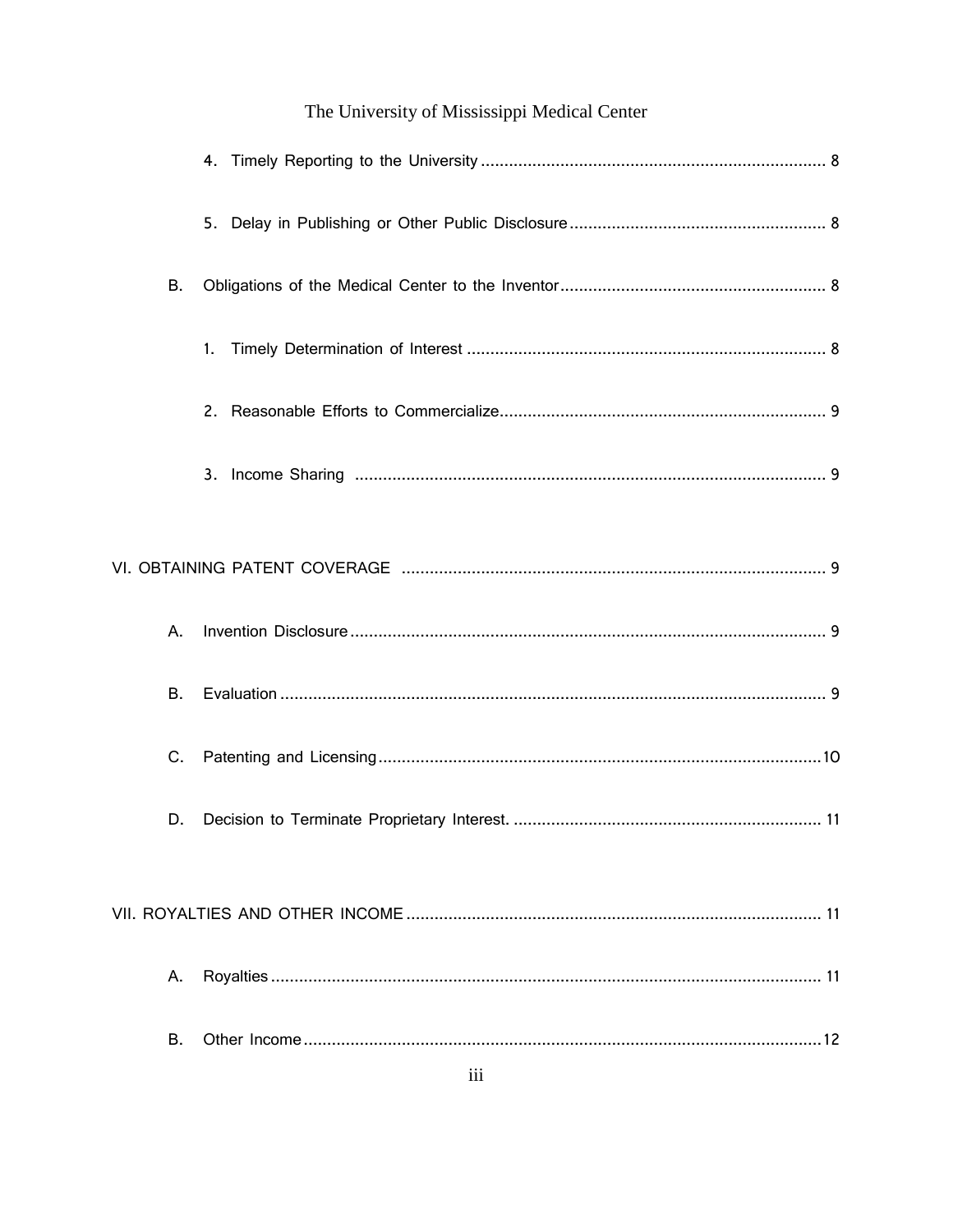## **APPENDICES**

- A. THE UNIVERSITY OF MISSISSIPPI MEDICAL CENTER, RECORD OF INVENTION
- B. ROYALTY SHARING POLICY SUMMARY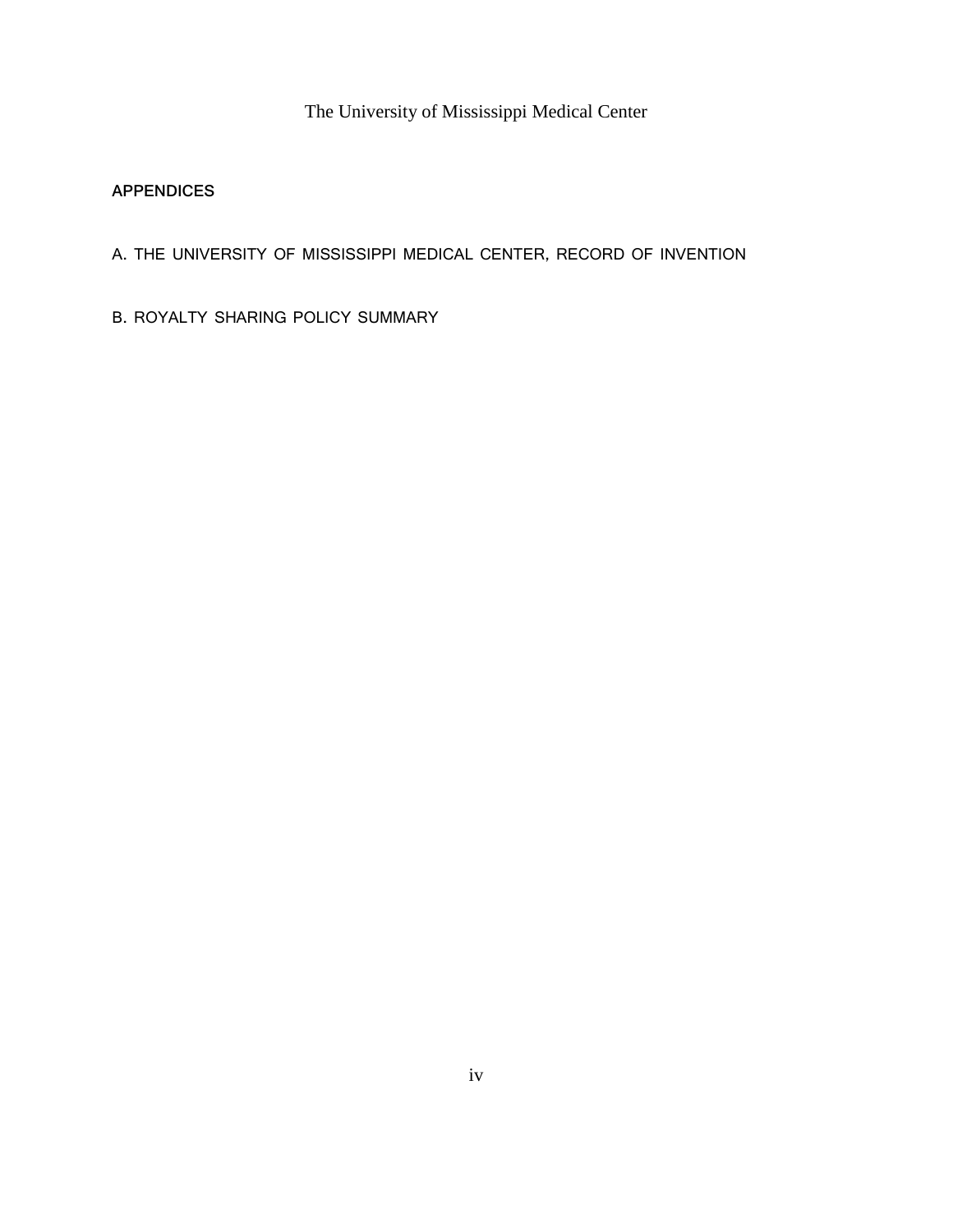# **Patent and Invention Policies and Procedures**

#### **Summary/Purpose:**

The objectives of this policy are:

- To provide incentives and assistance to inventors to develop and commercialize technology for the benefit of the inventor, the Medical Center and the public;
- To safeguard innovative technology from unauthorized use;
- To provide a framework to determine the commercial value of new technologies, bring them to public use, and provide for the equitable distribution of income, including royalties, to the inventor, the Medical Center and other applicable parties; and
- To develop a framework for encouraging research, scholarship and a spirit of entrepreneurship within the Medical Center.

### **PATENT AND INVENTION POLICY**

#### **I. FOREWORD**

Historically, the University of Mississippi Medical Center's responsibility for the development, dissemination and transfer of new knowledge has been fulfilled through faculty teaching and publications in the professional literature. Technology-based research and development is also important to the overall mission of the institution. Universities therefore have the responsibility to bring new knowledge into use by the public, and to treat such knowledge or technology as a financial asset if it has commercial value and to use, conserve or apply in such a way as to generate appropriate financial return to the inventor, the university and, when applicable, the licensee of the technology.

The objectives of this policy, then, are:

·To provide incentives and assistance to inventors to develop and commercialize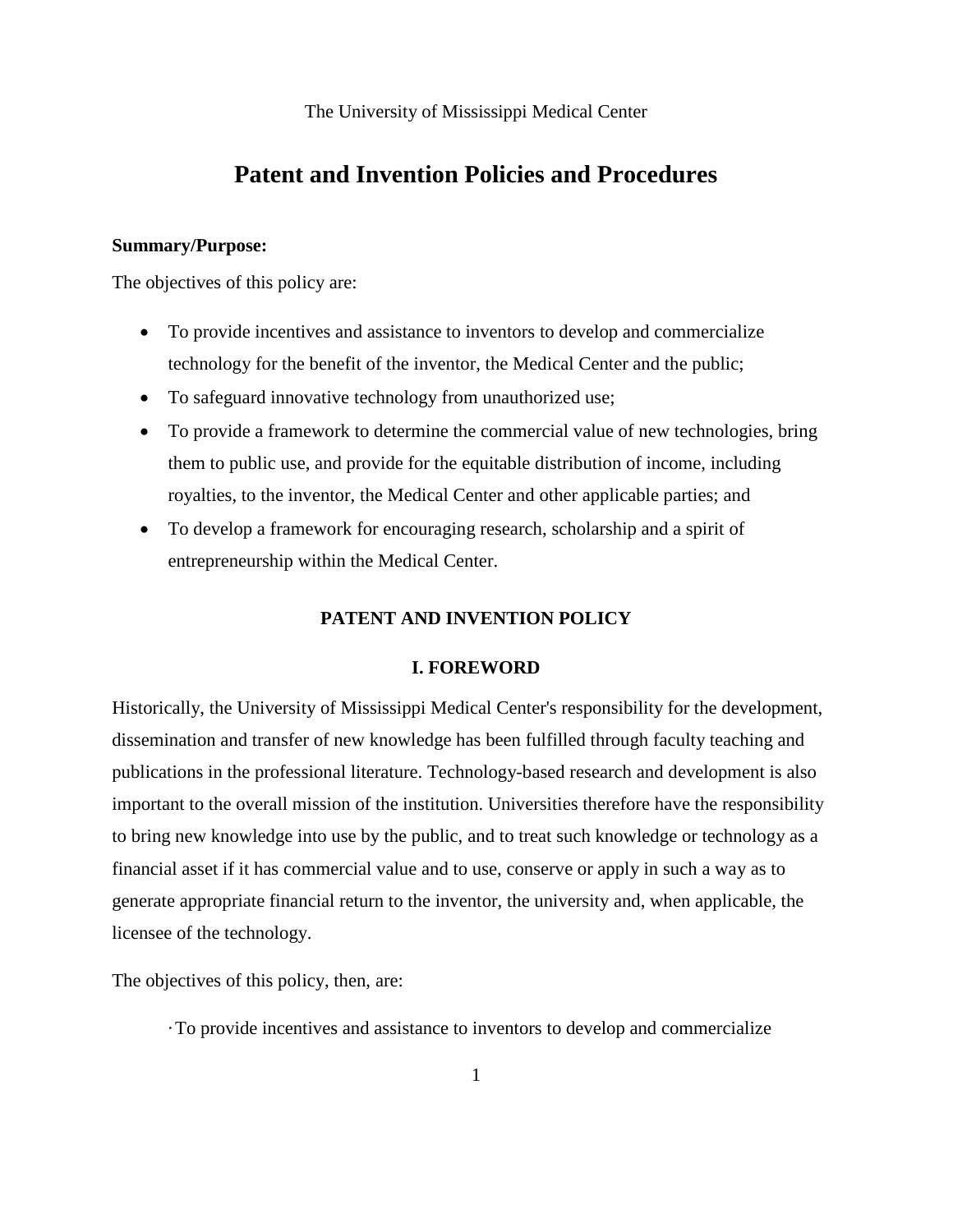technology for the benefit of the inventor, the Medical Center and the public;

·To safeguard innovative technology from unauthorized use;

·To provide a framework to determine the commercial value of new technologies, bring them to public use, and provide for the equitable distribution of income, including royalties, to the inventor, the Medical Center and other applicable parties; and

·To develop a framework for encouraging research, scholarship and a spirit of entrepreneurship within the Medical Center.

#### **II. DEFINITION OF TERMS**

**A. Intellectual Property** is defined as any technical innovation, invention, discovery, or knowhow, as well as writings and other information in various forms including computer software. It may be the product of a single inventor or a group of inventors who have collaborated on a project. The principal rights governing ownership and disposition of technology are known as "intellectual property" rights. These are derived primarily from legislation granting patent, copyright, trademark and integrated circuit mask work protection. This policy covers only tangible innovations, inventions and know-how; copyright and trademark protection may be covered in separate Medical Center policies.

**B. Invention**, for the purposes of this policy, refers to any item that reasonably appears to qualify for protection under the United States patent law or other protective statutes, whether or not actually patentable, or which appears to be commercially licensable.

**C. Patents** are issued by the United States Patent and Trademark Office to grant an inventor the right to exclude from all other claimants the right to manufacture, fabricate, use or sell an invention within the United States, its territories and possessions, generally for a period of 17 years from the date of the patent issue. This 17-year period is exclusive of certain regulatory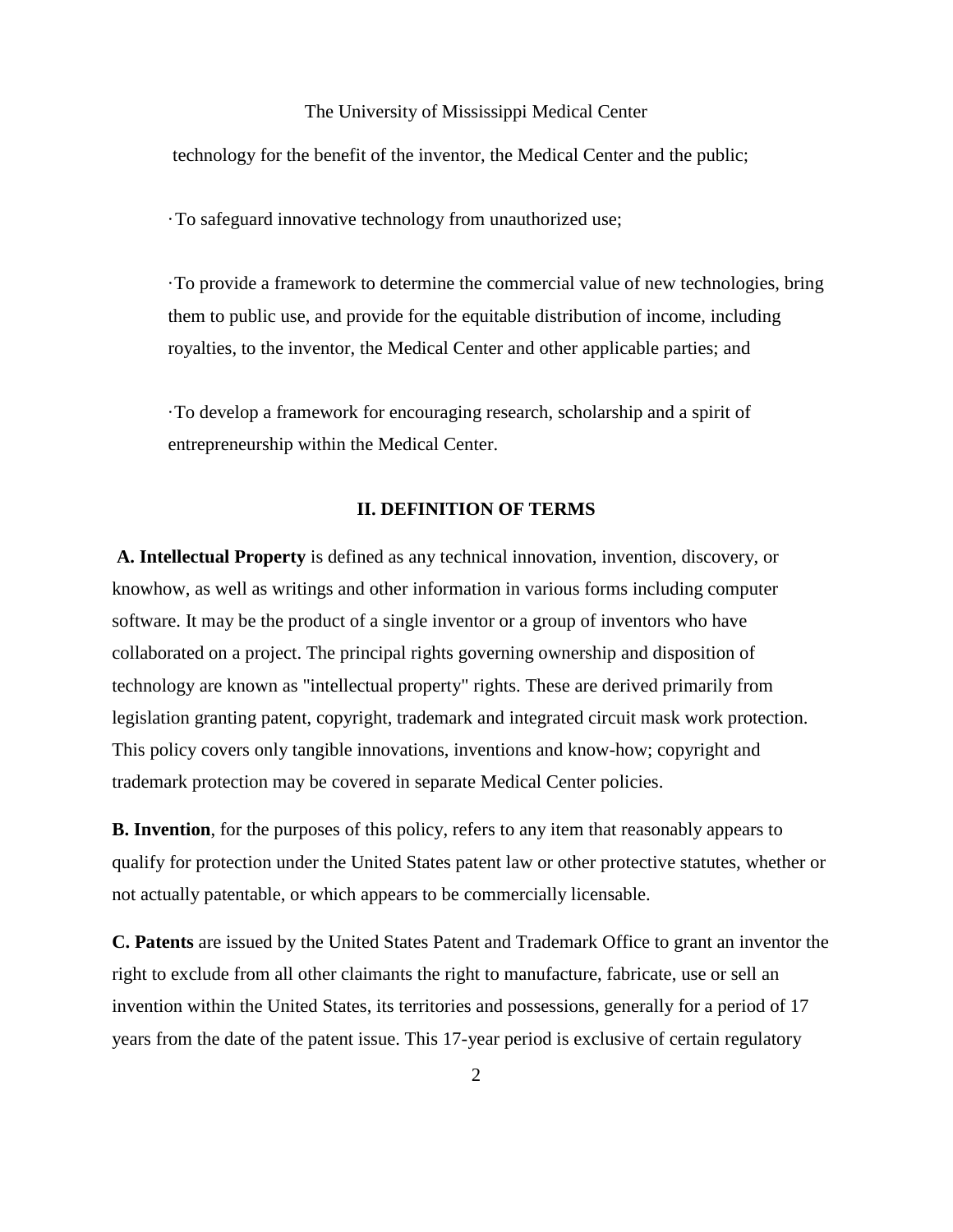delays such as those sometimes imposed by the Food and Drug Administration. To be considered patentable, an invention must be useful, nonobvious and new. A patent can be issued for a process, machine, article of manufacture, composition of matter (most often a chemical), or new life form, including any new, useful and nonobvious modification or improvement of prior technology. A "utility" or "use" patent can be issued for a new use of an existing composition of matter, and a "design" patent may be obtained for any new, original and nonobvious ornamental design for an article of manufacture. "Design" patents are issued for 14 years. A grace period of up to 12 months from the first oral or written public disclosure of an invention is allowed prior to filing a patent application in the United States.

**D. Foreign Patents**. Patenting procedures in foreign countries vary considerably in administrative content, the length of patent grants and in the definition of what is eligible to be patented. Although grace periods for oral or written public disclosures are allowed in the United States, this is not the case in foreign countries. In most foreign countries, an invention is not patentable unless the patent application is filed prior to any public disclosure (written or oral), in the U.S. or abroad. Inventors who contemplate both foreign and domestic patents should contact the Office of Technology Transfer for further information.

**E. Tangible Research Property** refers to products that can be distinguished from ideas or processes that do not generate a physical artifact. Examples of such property would include prototypes and drawings from engineering and design work, circuit chips, biological organisms and other products which can be handled and transported. Computer software is a special form of tangible research property. A characteristic of tangible research property is that it may be distributed without obtaining intellectual property protection (patents or copyrights) by the use of formal contracts, user licenses or other contractual agreements.

**F. Nonpatented Technology (Know-how)** refers to unique processes or techniques that are used in the development of or in procedures followed in the course of research or in the use of an invention. Examples of know-how include a specialized technique of mounting difficult to handle specimens on a microscope slide for study, an innovative technique in distilling a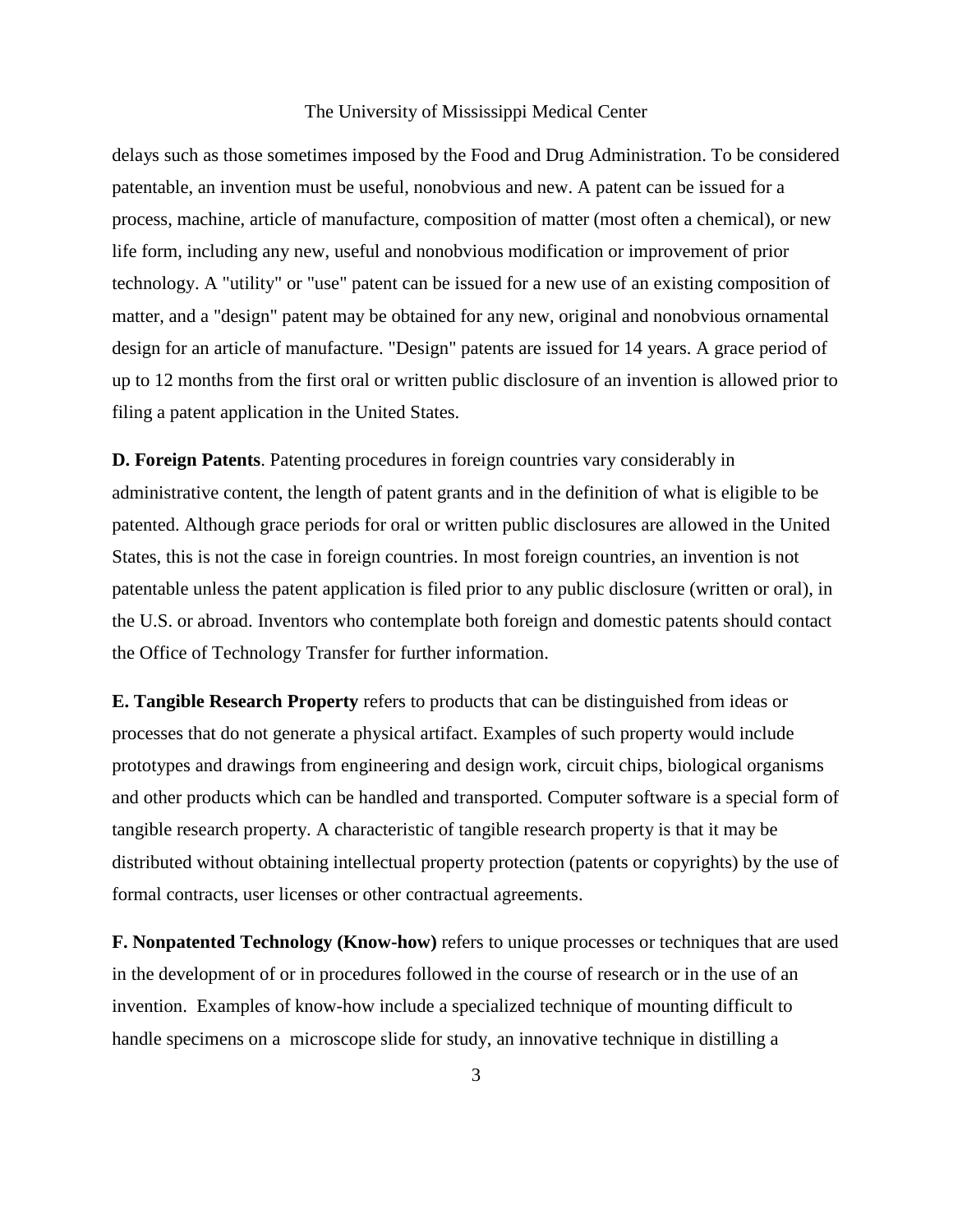chemical compound for use in a research project, or the creative use of film, lighting and developing processes that captures photographic images on film. The key to determining if a process falls under this definition is whether the end result could be obtained in a satisfactory manner without the knowledge and correct application of this specialized process. In some cases, the know-how that accompanies a patented technology may be more valuable than the patent itself.

**G. Trade Secret** refers to almost any secret that is used in business or in research surrounding the development of a tangible product that will give the owner of the secret an edge over competitors. It is also used in software development. Trade secrets are under the protection of state laws; there are no federal trade secret laws. Each individual who has access to the secret information must be bound by a contractual agreement called a Nondisclosure or Confidentiality Agreement. Failure on the part of one or more individuals to adhere to the nondisclosure agreement results in violation of the state law and will nullify the protection of the trade secret.

**H. Royalties** are a form of income received by the inventor and the Medical Center as a result of a license granted to a company or other entity to develop, manufacture or otherwise use or produce the invention for sale or distribution. The royalty rate, usually a percentage of sales of the invention, is negotiated as part of the license agreement between the Medical Center and the licensee. This agreement is a binding contract.

**I. Other Income** refers to any other form of income that may be derived by the inventor or the Medical Center as a result of the development and distribution of a patented product or other invention.

**J. Substantial Use of Medical Center Resources**, within the context of this policy, occurs when an invention results from use of University of Mississippi Medical Center facilities, equipment, supplies in excess of \$100 total value, personnel or other resources.

**K. Medical Center Personnel** includes all faculty, staff and student employees , with full or part-time status, and any other employee, agent or fellow of the Medical Center during the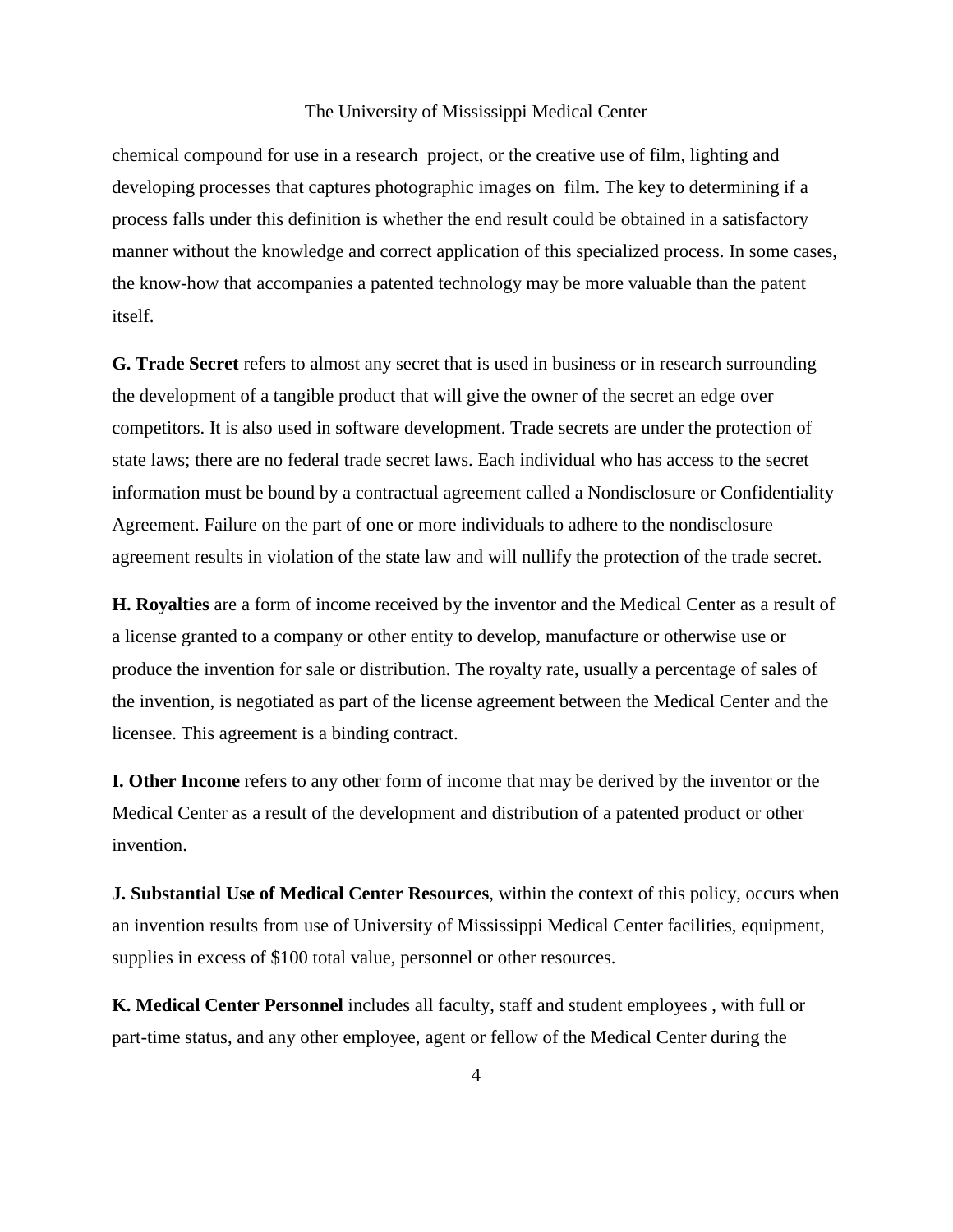course of employment. A student employee is defined as a person who is enrolled as a student in the Medical Center and who is employed part time by the Medical Center. Student employees include without limitation students who receive stipends, including graduate instructors, graduate assistants and teaching assistants. For the purposes of this policy, the term "employee" will be synonymous with "Medical Center Personnel."

**L. General Scope of Assigned Duties** is defined in Section IV.A.

#### **III. WHO IS COVERED BY THIS POLICY**

All University of Mississippi Medical Center personnel are covered by this policy.

#### **IV. WHAT IS COVERED BY THIS POLICY**

**A. Inventions Resulting from Medical Center Sponsored Research**. The Medical Center shall have ownership of any invention developed in the course of the assigned duties of all Medical Center personnel. Each employee is required to assign to the Medical Center all domestic and foreign rights to any invention made within the scope of his or her assigned duties, unless the Associate Vice Chancellor for Research notifies, in writing, that the Medical Center abandons its interest in the invention.

An invention will be considered as having been made within the general scope of assigned duties if:

1. The duties include research or investigation or the supervision of research or investigation, and the invention arises in the course of such research or investigation and relates to the general field of an inquiry to which the person is assigned, or; 2. The invention is to a substantial degree made or developed through the use of Medical Center financing or on Medical Center time.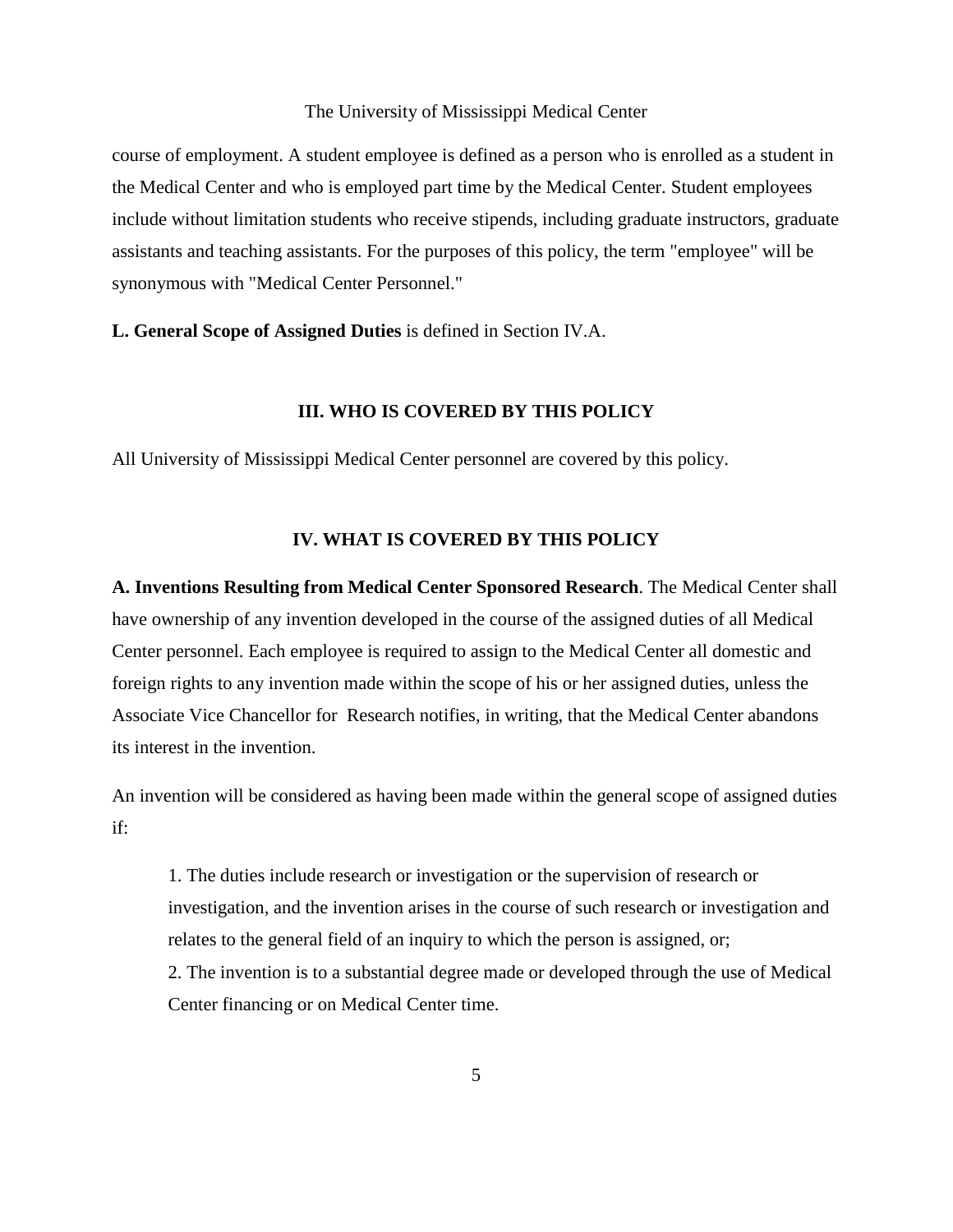**B. Inventions Resulting from Externally Sponsored Research and Clinical Trials**. Any discoveries or inventions (whether patentable or not) developed, made, conceived or otherwise reduced to practice that may arise out of externally sponsored research will be owned by the University of Mississippi Medical Center. The Vice Chancellor for Health Affairs or Associate Vice Chancellor for Research may enter into agreements with sponsors or other organizations that relinquish or share all or part of intellectual property that results from or may result in the future from externally sponsored research if such arrangement is determined to be in the Medical Center's best interest. Before entering into such agreements, the Associate Vice Chancellor for Research shall solicit recommendations from the inventor, department chair, dean and grants administration and obtain technical, legal, financial or other professional recommendations deemed necessary. This procedure will ensure that the interest of the inventor, the Medical Center and the sponsor are considered whenever external funds are granted to the Medical Center for research and development or clinical trials.

**C. Inventions Resulting from Activities Outside the Scope of Employment**. Any inventions which are developed and achieved by Medical Center personnel on their own time and at their own expense, provided that "substantial use of Medical Center resources" has not been used to develop the invention, will be the exclusive property of the inventor. The inventor is free to decide if he will copyright or patent the product. If he elects to do so, he should report the action to the Associate Vice Chancellor for Research. If the inventor desires, a request may be made to the Associate Vice Chancellor for Research to assign such an invention to the Medical Center. If assignment occurs, the inventor and the Medical Center will share any royalties or other income derived from the invention in the same manner as in all other inventions owned by the Medical Center.

#### **V. OBLIGATIONS OF THE INVENTOR AND THE MEDICAL CENTER**

#### **A. Obligations of the Inventor to the Medical Center**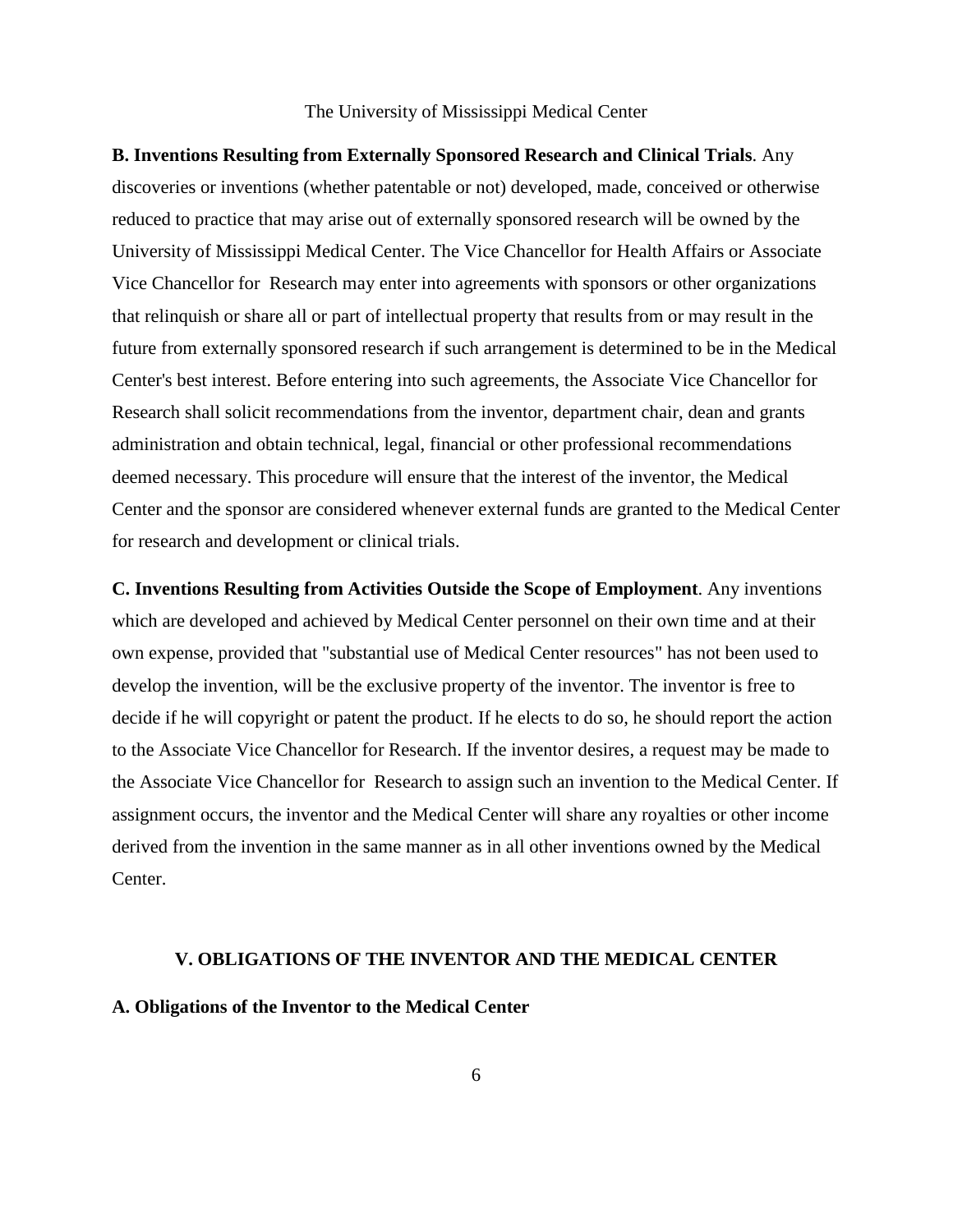**1. Disclosure**. Medical Center personnel who produce an invention or discovery are obligated to disclose such inventions to the Medical Center when such an invention is first conceived or reduced to practice in the course of his or her assigned duties, or involves "substantial use of Medical Center resources," or results from externally sponsored research or Medical Center sponsored research. The disclosure must be in writing, and it must be full and complete, as determined by the Associate Vice Chancellor for Research. The mechanism for making this invention disclosure is the *Record of Invention* form (see Appendix A) or a revision of the form which may be made from time to time. The Office of Technology Transfer will acknowledge receipt of a disclosure when it is full and complete. Inventors are encouraged to contact that office for assistance in reporting any potentially patentable or otherwise commercial invention or technology.

**2. Assignment of Rights**. The inventor is obligated to assign the patent and all other proprietary rights of the invention to the Medical Center unless the invention was made outside the general scope of the inventor's assigned duties. If the inventor believes that the invention was made outside the general scope of his or her assigned duties and is unwilling to assign the rights of the invention to the Medical Center, the inventor can, in the *Record of Invention* form, request the Associate Vice Chancellor for Research and Associate General Counsel, with input from an adhoc Patent Committee, to make a determination of the respective rights of the Medical Center and the inventor in the invention. If the inventor disagrees with the decision, he or she can appeal the decision to the Vice Chancellor for Health Affairs. To assist in making decisions regarding rights of the inventor and Medical Center, the inventor should include the following information as an addendum to the *Record of Invention* form:

- a. The circumstances under which the invention was made and developed.
- b. The inventor's official duties, as specified on his or her contract or job description with the Medical Center or as otherwise assigned at the time of the development of the invention.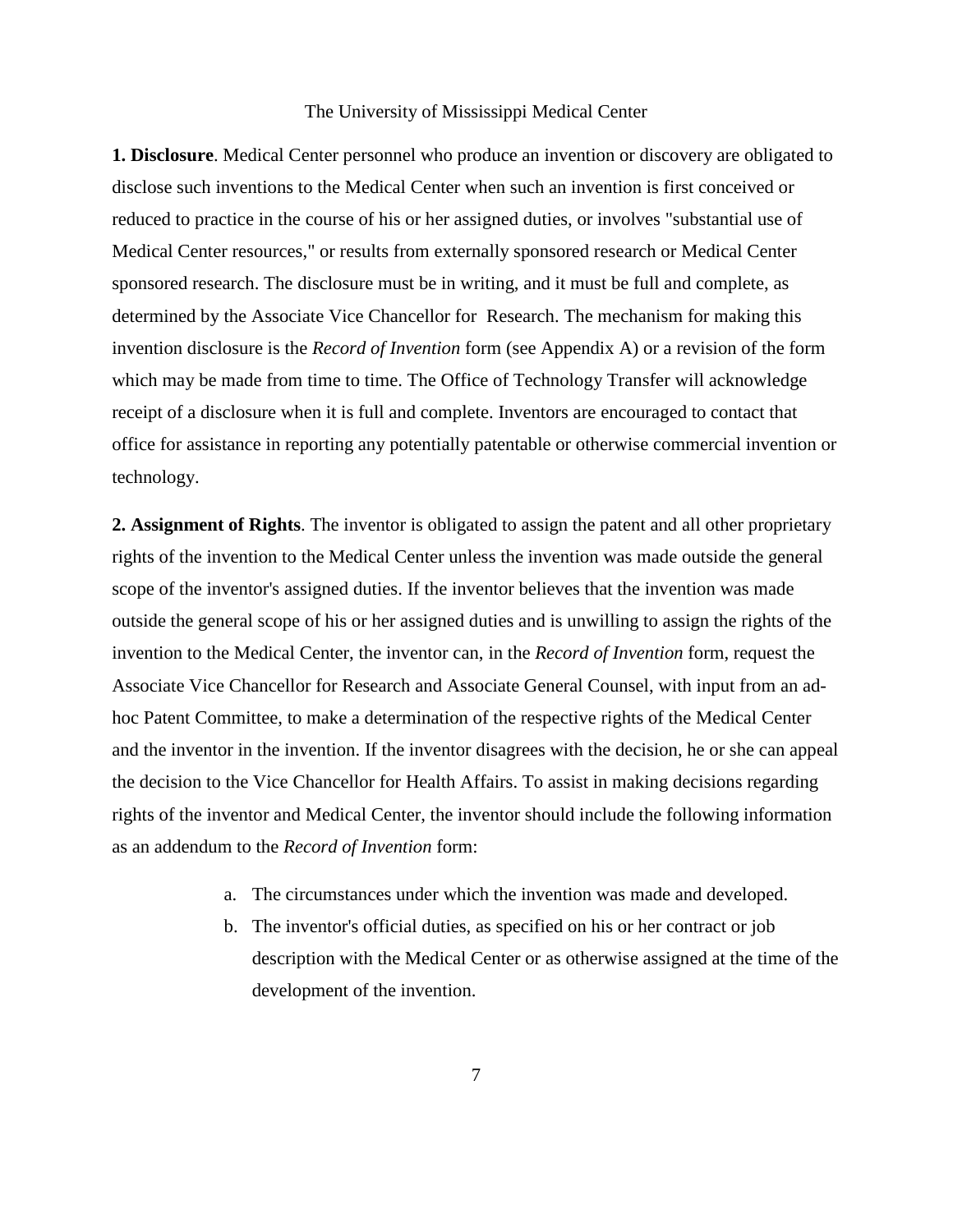**3. Cooperation in Technology Development**. The inventor is obligated to assist Medical Center officers and the Associate Vice Chancellor for Research in carrying out the work necessary to patent, market, license or otherwise commercialize the invention.

**4. Timely Reporting to the Medical Center**. Since public disclosure (written or oral) of an invention constitutes a statutory bar to the granting of a patent for an invention, the inventor is obligated, whenever possible, to report his or her invention prior to describing the invention in public.

**5. Delay in Publishing or Other Public Disclosure**. To protect the interests of the inventor and the Medical Center, the Associate Vice Chancellor for Research may require a delay in making public the nature of the invention until a patent application is filed to protect the interests of the inventor and the Medical Center. Specifically, this may require that the inventor withhold, for a reasonable time, publicity concerning the invention and disclosure of the invention in a scientific or other publication. Such a delay is in no way intended to abridge the right, privilege and duty of faculty and other research personnel to publish the results of research conducted at the Medical Center and such a delay will be kept to the minimum necessary to protect the patentability of the invention.

#### **B. Obligations of the Medical Center to the Inventor**

**1. Timely Determination of Interest**. The Medical Center has the obligation to make a timely determination of its interest in pursuing a patent or exerting other proprietary rights concerning an invention. If the determination is made not to exert its proprietary rights in the invention, the Medical Center is obligated to release its rights, in writing, to the inventor. Normally, this determination will require no longer than 90 days from the date at which a full and complete *Record of Invention* form is submitted by the inventor.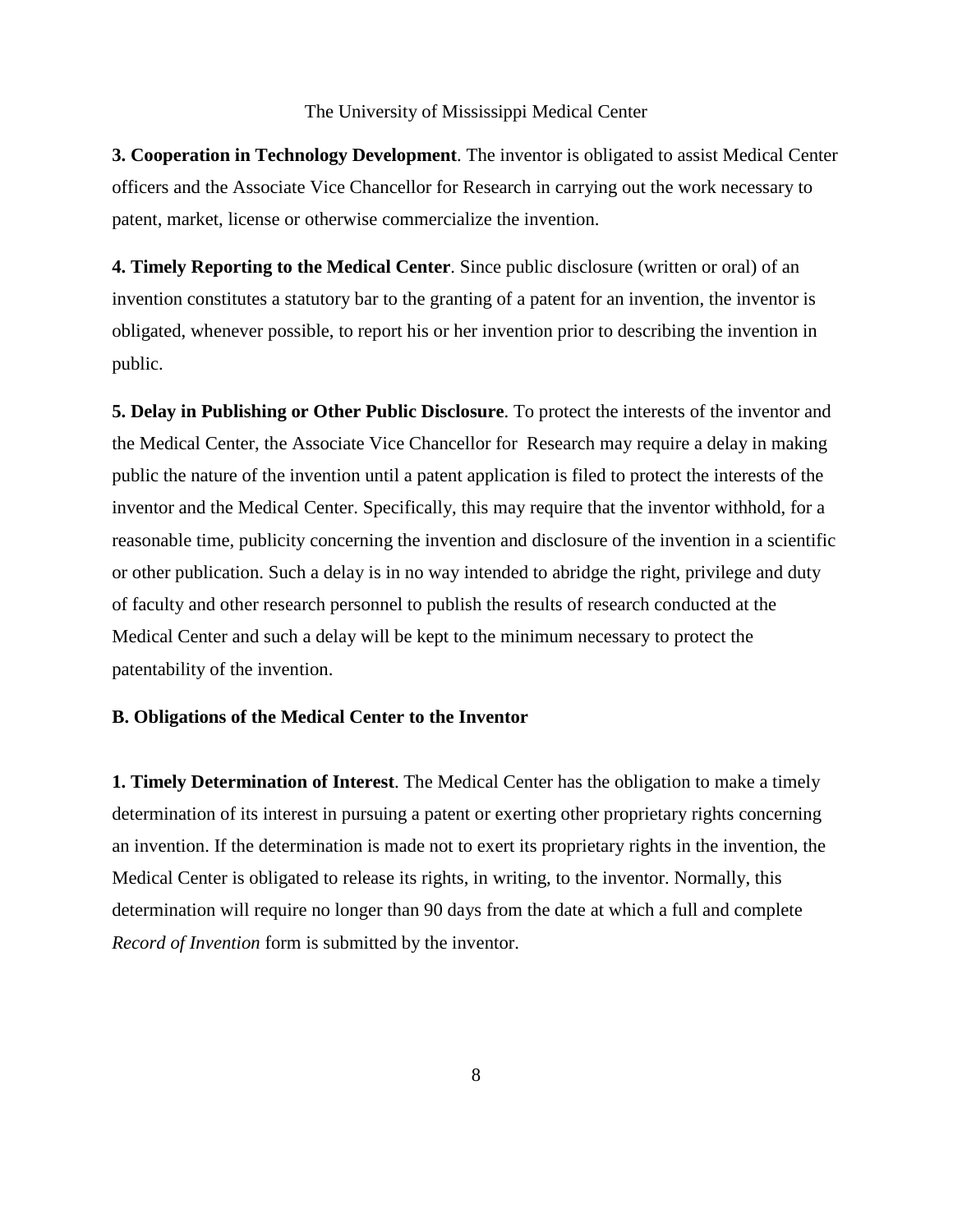**2. Reasonable Efforts to Commercialize**. The Medical Center has the obligation to make reasonable effort to commercialize any inventions to which it holds proprietary interest, or alternatively, to release all or an equitable part of that interest to the inventor.

**3. Income Sharing**. The Medical Center has the obligation to share with the inventor an equitable portion of the income that is generated by the commercial development of the invention. This includes the sharing of royalty or other income. (See Appendix B.)

### **VI. OBTAINING PATENT COVERAGE**

**A. Invention Disclosure**. A *Record of Invention* form is submitted by the inventor to the Office of Technology Transfer. Copies of these forms are available on the UMMC Website under Research. The function of the *Record of Invention* is to clarify and describe fully and completely the proposed invention and the circumstances of its discovery. It is important to fill out the form as completely as possible since it serves as a basis for evaluation of patentability and commercial potential of the discovery or invention.

#### **B. Evaluation**.

1. If the inventor asserts in the *Record of Invention* form that the invention resulted from activities outside the scope of Medical Center employment, the Associate Vice Chancellor for Research and Associate General Counsel with input from an ad-hoc Patent Committee, will determine the respective rights of the Medical Center and inventor in the invention.

2. Once it has been determined that the *Record of Invention* is full and complete, the Associate Vice Chancellor for Research and Associate General Counsel, with input from an ad-hoc Patent Committee, will examine the invention from legal, patentability, technological and marketing standpoints and recommend to the Vice Chancellor for Health Affairs a determination of the Medical Center's interest in pursuing a patent or exerting other proprietary rights concerning the invention. Staff also may recommend additional R&D steps that must be completed prior to submitting a patent application. If a determination is made not to pursue the Medical Center's proprietary rights, the Vice Chancellor for Health Affairs or Associate Vice Chancellor for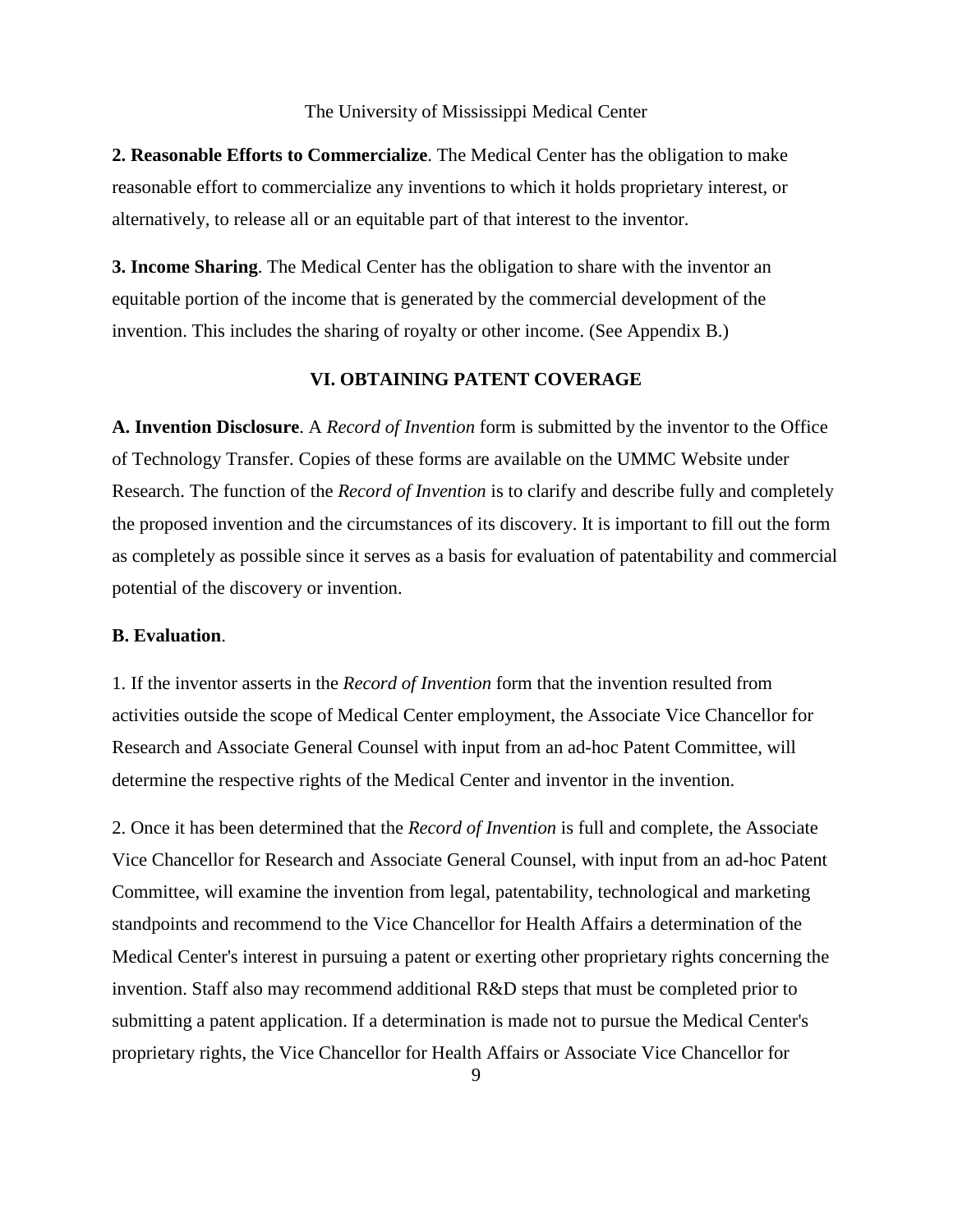Research will notify the inventor, in writing, that the Medical Center releases its rights to the inventor provided that all further development of the invention will be at the expense of the inventor, on his or her own time, and will not entail the "substantial use of Medical Center resources."

3. If a disclosed invention is determined to be more appropriately "know-how" or tangible research property, the inventor will be notified, and steps will be taken to investigate the possibilities of licensing the invention as nonpatented technology.

4. Normally, these determinations will require no longer than 90 days from the date at which a completed *Record of Invention* form is submitted by the inventor.

**C. Patenting and Licensing**. If a decision is made to file a patent application, the Medical Center will file the application within 270 days of making the determination that a patent will be pursued, unless delays are caused because the application requires more information that must be provided by the inventor or for other reasonable circumstances that delay the filing. In many instances, the Medical Center will attempt to negotiate a license agreement in which the licensee pays the costs of filing the patent application. If an application is not filed after 270 days, the Associate Vice Chancellor for Research will inform the inventor about the cause of any delays or, alternatively, if the Medical Center determines that it wishes to abandon its efforts to file a patent application, the institution will inform the inventor subject to the same conditions that were outlined in Paragraph VI.B.2.

The inventor and respective department head will almost always be asked to assist by providing necessary information for various stages of the patent application process. Patent examinations frequently offer a detailed rejection of all or part of the patent claims, which may require extensive written responses until the factual and legal issues are resolved. This process typically requires two years or more. Licensing negotiations may begin before, during or after the patent application process occurs.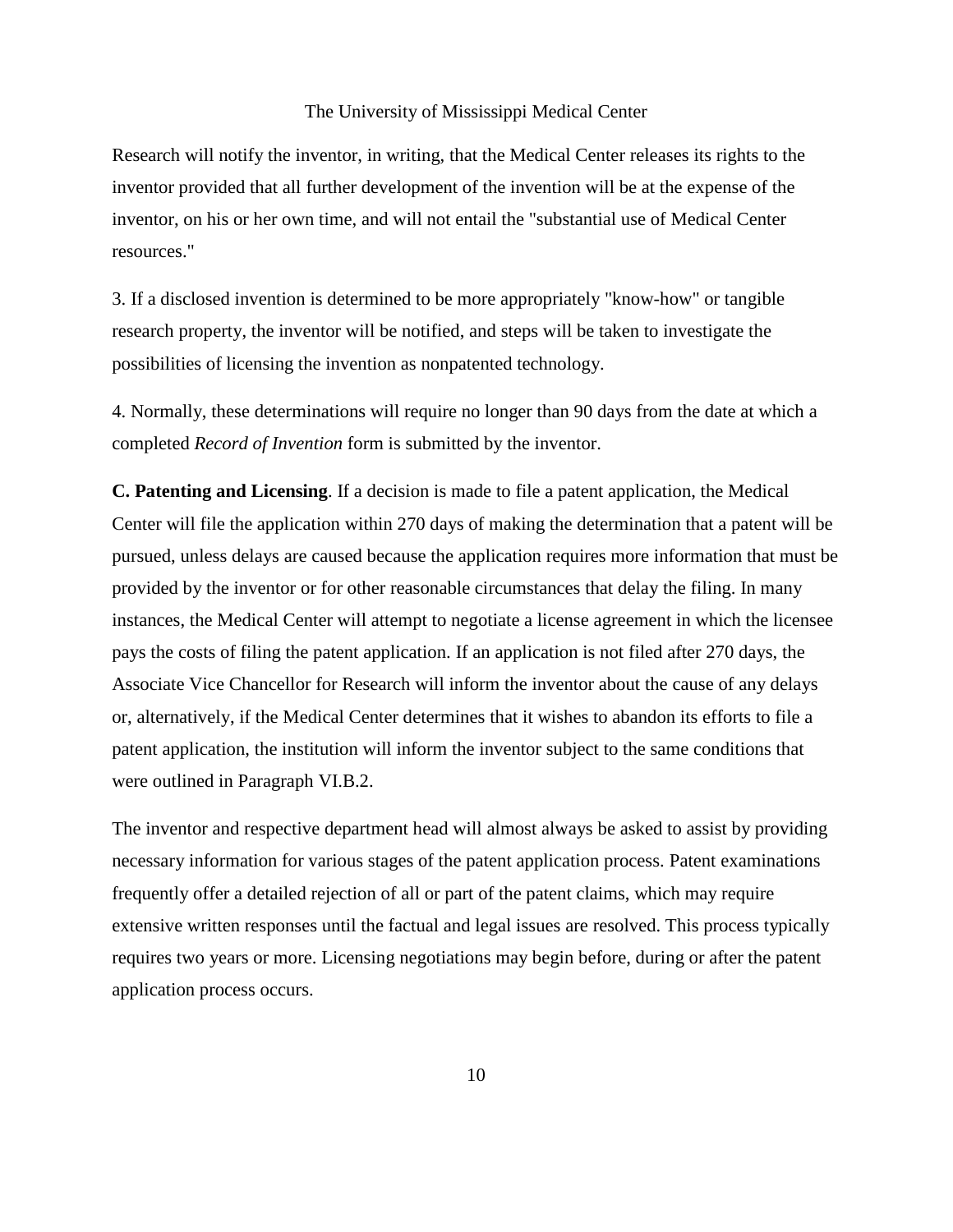**D. Decision to Terminate Proprietary Interest**. If, at any stage of the patent application process, a decision is made not to continue, the Associate Vice Chancellor for Research will notify the inventor, in writing, that the Medical Center releases its proprietary rights to the inventor provided that all further development of the invention will be at the expense of the inventor, on his or her own time, and will not entail the "substantial use of Medical Center resources." If sponsoring agencies are involved, commitments also may need to be resolved between the Medical Center and the agency.

#### **VII. ROYALTIES AND OTHER INCOME**

**A. Royalties**. If the Medical Center receives a patent, negotiates a license agreement, or otherwise exploits an invention, the first royalty income will be applied to the reimbursement of out-of-pocket expenses entailed by the Associate Vice Chancellor for Research and other Medical Center sources for patenting and licensing the invention. Thereafter, the next \$5,000 of royalty income will be given to the inventor(s). After the first \$5,000 and through the first \$100,000 of royalty income, the inventor(s) and the Medical Center will receive the following proportion of the royalties, as long as the payments continue: 50% to the inventor(s), 25% to the inventor's department and 25% to the Office of Technology Transfer. After the first \$100,000 of royalty income, the inventor(s) and the Medical Center will receive the following proportion of the royalties: 30% to the inventor(s), 25% to the inventor's department, and 45% to the Office of Technology Transfer. If two or more inventors collaborated on the invention and are listed as coinventors on the patent application, the inventors' share of royalties will be distributed in accordance with a *Letter of Agreement* which will be signed prior to submitting the patent application. This *Letter of Agreement* will reflect equitably the contribution of each inventor to the invention. Disagreements concerning relative contribution to the invention, if any, will be arbitrated by the Associate Vice Chancellor for Research and Associate General Counsel, with input from an ad-hoc Patent Committee. If the inventors are from different schools or departments, the departments' share will be distributed in the same relative proportions as that of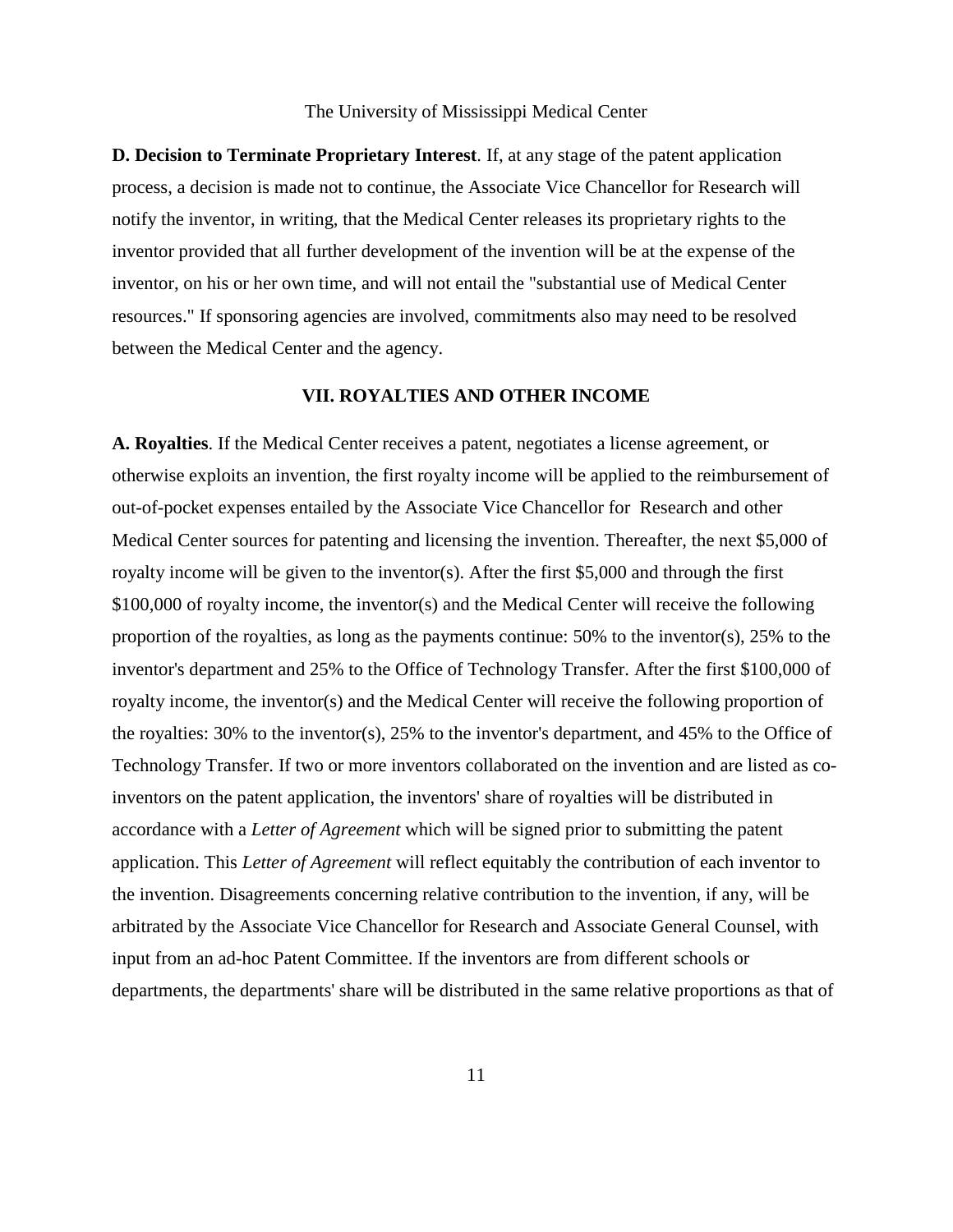the inventors. Any or all of the institutional royalty income can be assigned to the University of Mississippi Medical Center Research Development Foundation.

Appendix B contains a more detailed depiction of royalty distribution.

**B. Other Income**. Other income refers to nonroyalty income that results from licensing a patent or exploiting other forms of technology for the benefit of the inventor and the Medical Center. Examples include, but are not limited to, nonroyalty income from spinoff technologies and equity income. These forms of income and the equity income can be assigned to the University of Mississippi Medical Center Research Development Foundation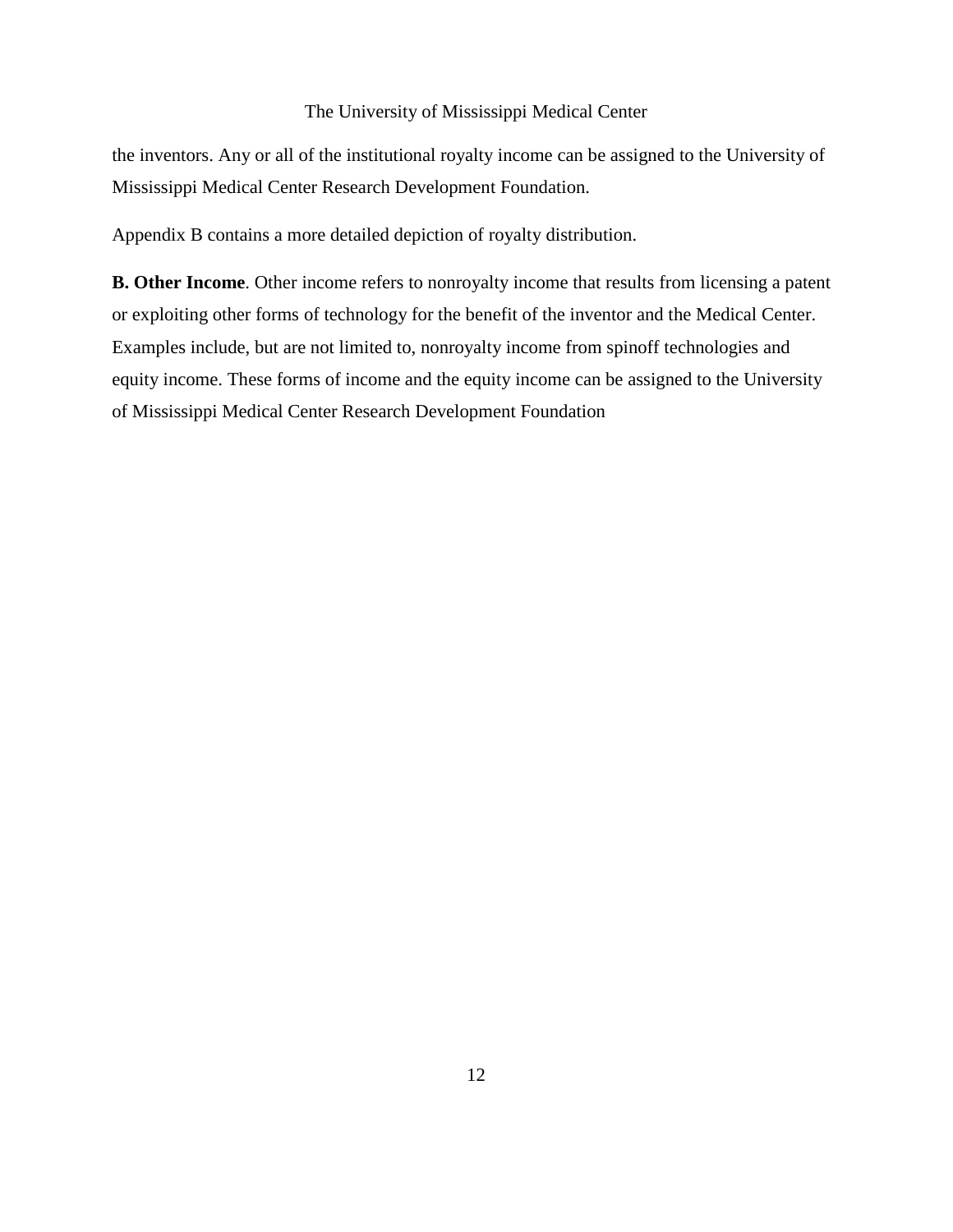# **APPENDIX A**

# **THE UNIVERSITY OF MISSISSIPPI MEDICAL CENTER RECORD OF INVENTION**

## **I. Description**

Please provide a title for your invention and a brief description. Inventions include new processes, products, apparatus, compositions of matter, living organisms--OR improvements to (or new uses of) things that already exist. Use additional sheets and attach descriptive materials to expand answers to questions. (Sketches, drawings, photos, reports and manuscripts will be helpful).

| A. Invention Title                    |
|---------------------------------------|
| B. Description                        |
| C. Who first conceived the invention? |
| On what date?                         |

D. What are the immediate and/or future applications of the invention?

E. Why is the invention better--more advantageous--than the present technology? What are its novel features? What problems does it solve?

F. Has the scientific literature been searched with respect to the invention? Has a patent search been conducted? (Please attach copies of literature and descriptions, if available).

G. What alternative forms or variations can you envision for the invention? List applications or alternatives (such as analog/derivatives of a chemical invention) whether proven or not. Be speculative.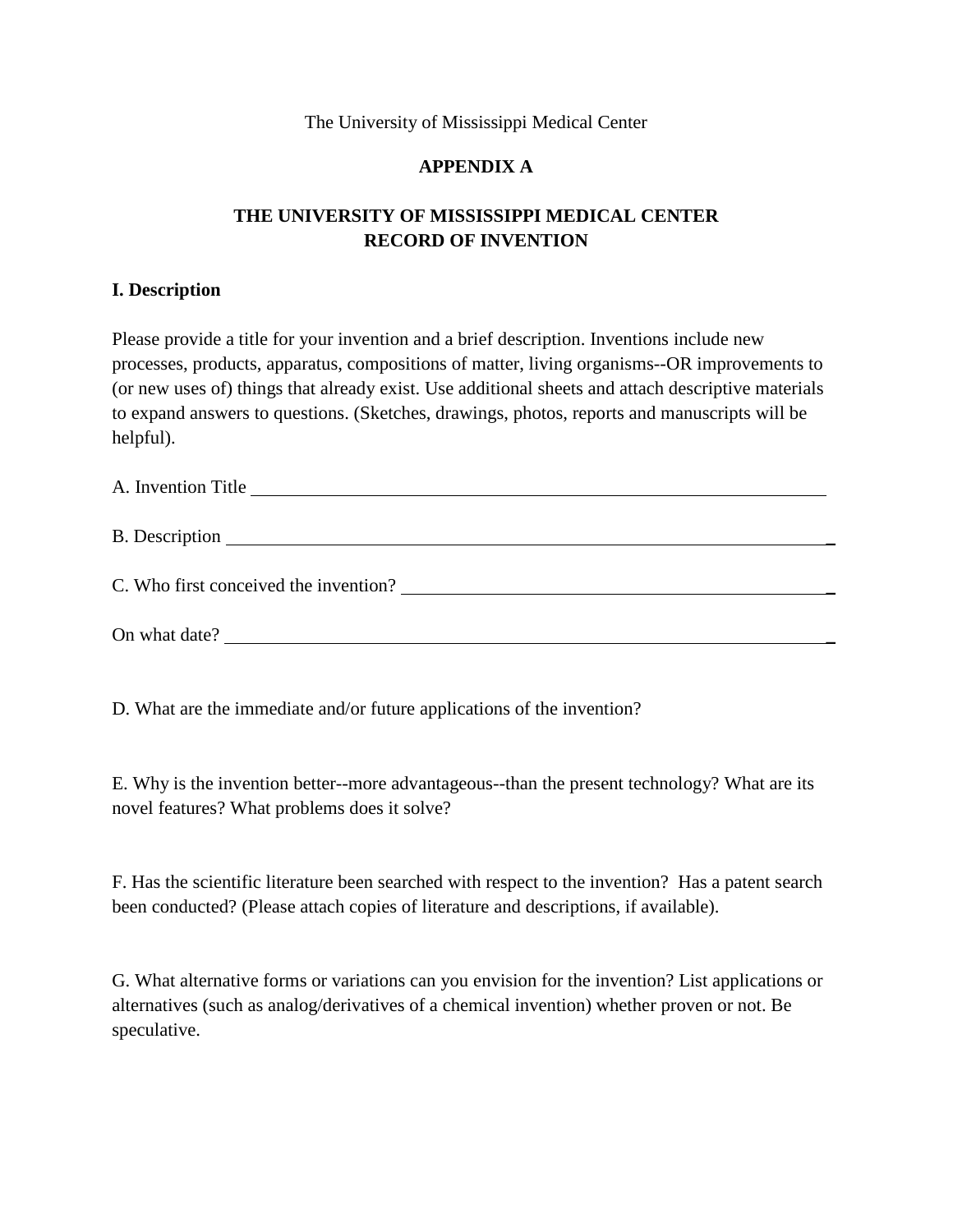H. Is work on the invention continuing? Are there limitations to be overcome or other tasks to be done prior to practical application? Are there any test data? Describe.

I. Has the invention actually been made and tested? Describe tests and results.

J. Should the invention be reviewed from the standpoint of federal security regulations?

## **II. Publications, Public Use, and Sale**

**Note: Valid patent protection depends on accurate answers to the following items. Please contact the Office of Technology Transfer or the Associate Vice Chancellor for Research if you plan any future disclosure of the invention.** 

A. Has the invention been disclosed in an abstract, paper, talk, news story or a thesis?

| Type of disclosure: | Disclosure Date:        |  |
|---------------------|-------------------------|--|
|                     | (Please enclose a copy) |  |

B. Is a publication or other disclosure planned in the next six months? Type of disclosure: <u>Disclosure Date:</u>

(Enclose drafts, abstracts, reprints)

| C. Has there been any public use or sale of products embodying the invention? |  |
|-------------------------------------------------------------------------------|--|
| Describe, giving dates                                                        |  |

### **III. Sponsorship**

Please list below **all** sources of funding for materials, equipment and/or personnel involved in making the invention: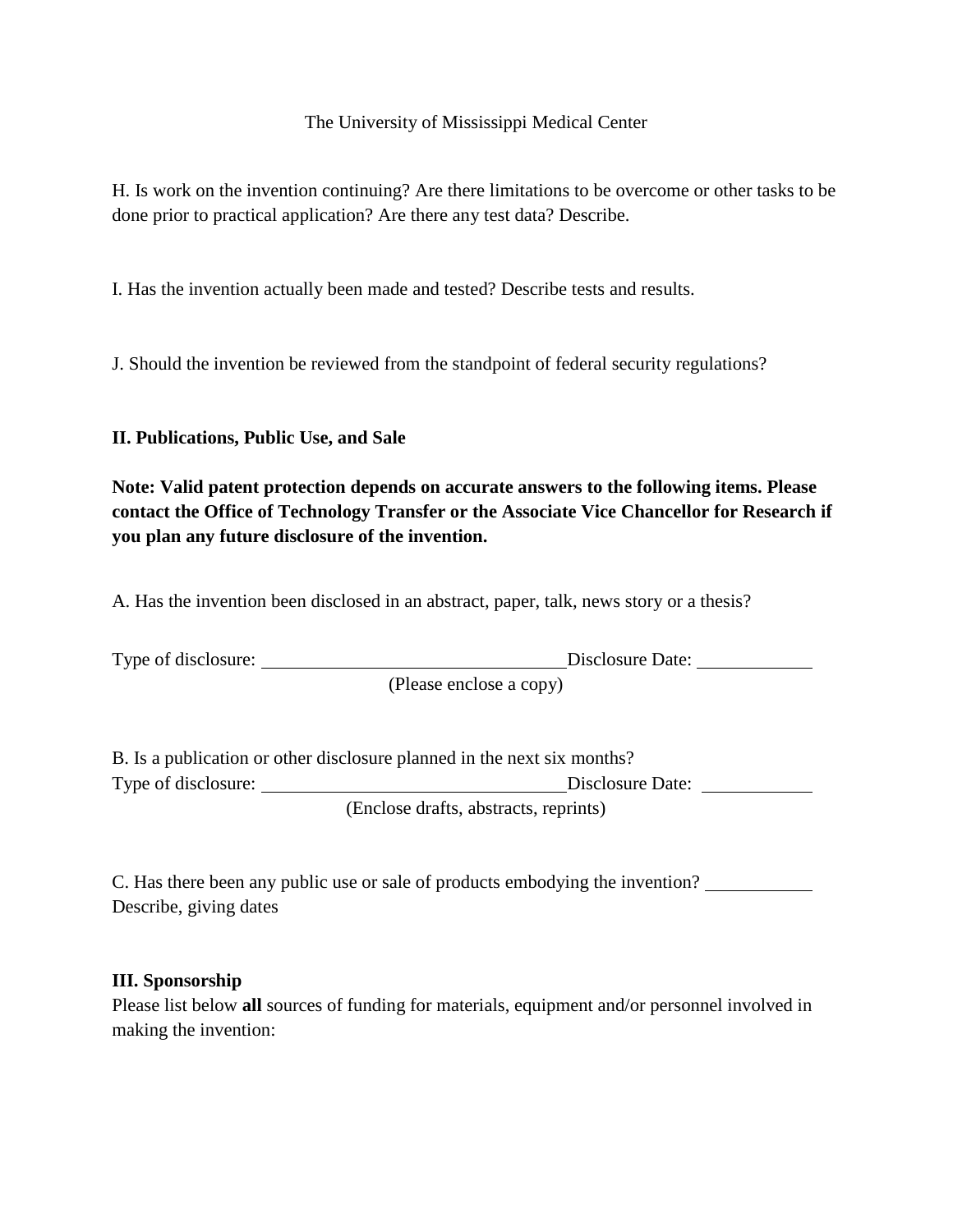| A. Government Agency: | Contract/Grant No.: |
|-----------------------|---------------------|
|                       |                     |

B. Industry, university, foundation or other sponsor:

C. Has the invention been disclosed to industry representatives? If yes, please provide details, including the names of companies and their representatives.

## **IV. For Our Records**

A. Names of inventors (please print; sign where indicated)

| <b>V.</b> Approvals                    |                                                       |  |
|----------------------------------------|-------------------------------------------------------|--|
| Reviewed and approved for transmittal: |                                                       |  |
| Department Chairman                    | Date                                                  |  |
| Dean                                   | <u> 1980 - Andrea Andrew Maria (h. 1980).</u><br>Date |  |